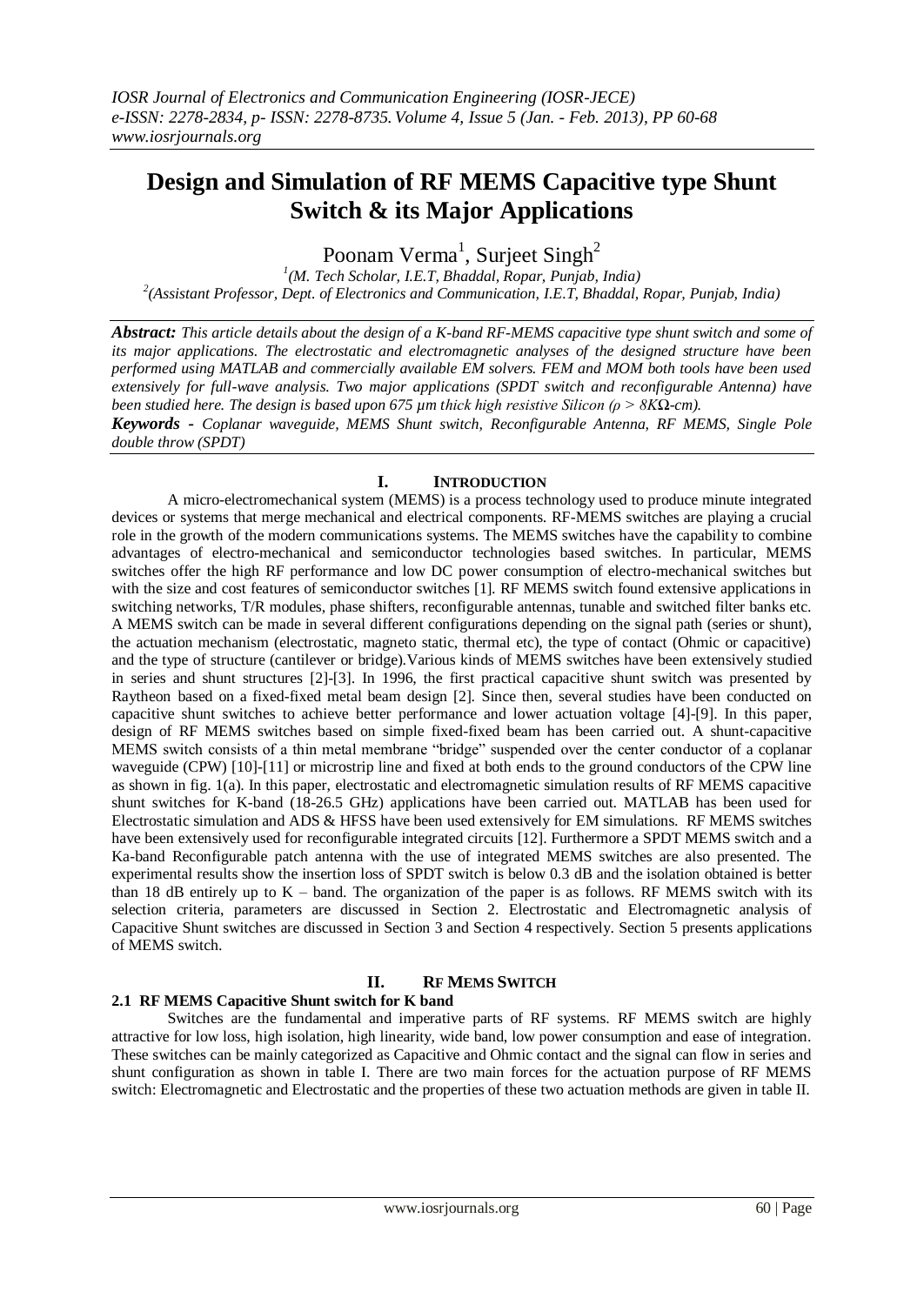| Table I                         |                            | Table II                                 |           |           |              |
|---------------------------------|----------------------------|------------------------------------------|-----------|-----------|--------------|
| <b>Classification of Switch</b> |                            | Actuation properties Vs Actuation Method |           |           |              |
| <b>Parameters</b>               | Type                       | <b>Actuation</b>                         | Power     | Force     | <b>Speed</b> |
| Contact type                    | Series Configuration       | method                                   | usage     | Generated |              |
|                                 | <b>Shunt Configuration</b> | Thermal                                  | High      | Moderate  | m sec        |
| Mechanical structure            | Cantilever                 | Electromagne                             | Medium/Hi | High      | $\mu$ sec    |
|                                 | Fixed-fixed beam           | tic                                      | gh        |           | m sec        |
| Form of Contact                 | Capacitive                 | Electrostatic                            | low       | Moderate  | u sec        |
|                                 | Ohmic                      |                                          |           |           |              |

As it can be seen from the table II, in case of the electromagnetic actuation, the usage of power and the force generated are high as compared to electrostatic actuation method. So for the microwave and mm-wave regions, electrostatic switches are the most common switches that are used [13].

## **2.2 Switch Selection**

Different parameters are considered for switch selection as shown in Table I. The main criteria for the selection of the switch are frequency of operation and application. Out of the two configuration, shunt is preferred over series due to minimal parasitic involved and can handle four times more RF power compared to series switch. The series configuration mostly applied at the lower frequencies. In series configuration, the t-line is open when no bias voltage is applied (up-state position). The open contact of the transmission lines at K-band frequencies propagates the surface modes which hinders the operation of series switches at higher frequencies. The advantage of implementing shunt switch are ease of fabrication, for the same specifications the value of down-state capacitance is low for series configuration as compared to shunt type, resulting in poor isolation of series switches at high frequencies, Shunt configuration in comparison to series have fewer parasitic due to continuous t-line and mainly in the down-state, the isolation of the series switch design is limited by the coupling between the two open conductors. Fig. 1(a) and fig. 1(b) shows the cross sectional view and isometric view of RF MEMS capacitive shunt switch respectively for the high frequency applications which is designed and simulated electro-statically and electromagnetically using 2.5D and 3D full wave EM simulators [14].





## **III. ELECTROSTATIC ANALYSIS OF SWITCH**

Capacitive switches are two-state capacitors. The typical switch is a metal bridge suspended above a CPW signal line with both ends of the bridge anchored to ground. The switch has the minimal loading effect on the signal line in this state (the passing state) and signals propagate with minimal reflection. The switch is snapped down when a voltage exceeding the electrostatic pull-in voltage is applied between the bridge and the signal line. In this state (the down-state) incident signals are reflected due to the formation of a low impedance path through the dielectric and the switch bridge to ground. The level of isolation depends on the relative value of the shunt impedance to the characteristic impedance of the transmission line, *Zo*. The ratio of the blocking state (down-state) capacitance to the passing state (up-state) capacitance, *Con/Coff*, is often used as a performance metric known as figure of merit, which should be more than 50. Generally, capacitive switches are used in the shunt configuration.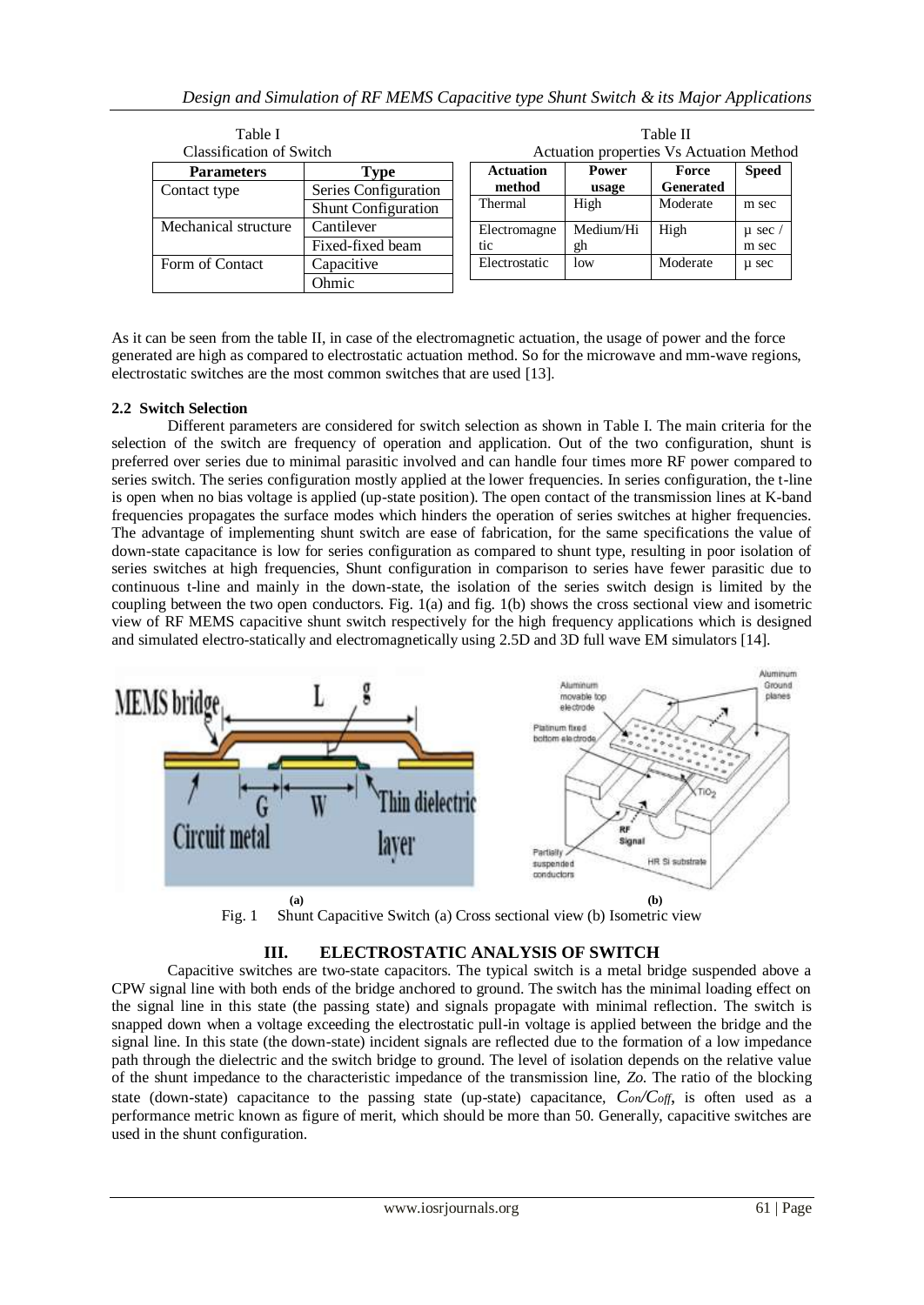## **3.1 Coplanar Waveguide**

Coplanar waveguide (CPW) is a Planar transmission line. In this Signal line and two ground lines are on the same plane. It is a substrate height independent transmission line. The  $Z_0$  of the line is determined by G/W/G dimension. It is easy for Calibration. The thickness of dielectric in ideal CPW is infinite. There are various configurations of CPW and these can be classified as Simple CPW, CB-CPW (Conductor backed-Coplanar waveguide), FG-CPW (Finite ground-Coplanar waveguide),FG-CB-CPW(Finite ground-Conductor backed-Coplanar waveguide) where w is center strip width and S is slot width and  $C_r$  is relative dielectric constant of the substrate dielectric. This design uses the silicon substrate of  $C_r = 11.8$ , and CPW center conductor width of  $w = 120 \mu m$ , space line is 90 $\mu$ m, the thickness is 1 $\mu$ m and the height of the substrate is 675μm.

## **3.2 Switch Parameters**

Increasing the substrate permittivity and thinning the substrate reduces loss, however thinning these substrates are difficult to handle and can result in high yield loss. So in the given scenario High Resistive Silicon  $(\rho > 8K\Omega - cm)$  has been opted. The modeled parameters of the shunt switch using the above CPW line are shown in table III. As per the values chosen for length (l),width of membrane(w), Central electrode width of the CPW line (W),thickness (t),gap-height ( $g_0$ ), some another parameters had been calculated and given in table IV.

| Modeled values of switch  |                                        |  |  |  |  |
|---------------------------|----------------------------------------|--|--|--|--|
| <b>Parameters</b>         | Values                                 |  |  |  |  |
| Up-state Capacitance      | 82<br>fF                               |  |  |  |  |
| $(C_u)$                   |                                        |  |  |  |  |
| Down-state<br>capacitance | 6.36<br>pF                             |  |  |  |  |
| $(C_d)$                   |                                        |  |  |  |  |
| Inductance<br>(L)         | 14.18<br>pH                            |  |  |  |  |
| Resistance<br>(R)         | $0.158$ $\Omega$                       |  |  |  |  |
| Length<br>(1)             | 300<br>um                              |  |  |  |  |
| Width<br>(w)              | 100<br>um                              |  |  |  |  |
| Initial air-gap $(g_0)$   | 3<br>um                                |  |  |  |  |
| Thickness                 | $0.5^{\circ}$<br>μm                    |  |  |  |  |
| Membrane                  | $Gold(Au)$ ,                           |  |  |  |  |
|                           | Aluminium(Al)                          |  |  |  |  |
| <b>CPW</b><br>(G/W/G)     | $90/120/90 \mu m$                      |  |  |  |  |
| Substrate                 | <b>High Resistive Silicon</b>          |  |  |  |  |
|                           | $(\rho > 8K\Omega - cm)$               |  |  |  |  |
| <b>Actuation</b> area     | $120 \times 100 \text{ }\mu\text{m}^2$ |  |  |  |  |

| Table III                |  |
|--------------------------|--|
| Aodeled values of switch |  |

| <b>Calculated Parameters</b> |               |           |  |  |  |
|------------------------------|---------------|-----------|--|--|--|
| <b>Parameters</b>            | <b>Values</b> |           |  |  |  |
|                              | Gold          | Aluminium |  |  |  |
|                              | Membrane      | Membrane  |  |  |  |
| Spring<br>constant           | 14.93         | 17.33     |  |  |  |
| (N/m)                        |               |           |  |  |  |
| Pull-down                    | 35            | 37.5      |  |  |  |
| Voltage (Volt)               |               |           |  |  |  |
| Charge storage               | 3.1           | 3.3       |  |  |  |
| (fC)                         |               |           |  |  |  |
| Actuating                    | 38            | 41        |  |  |  |
| Voltage (Volt)               |               |           |  |  |  |
| Electrostatic                | 8.49          |           |  |  |  |
| Force $(\mu N)$              |               |           |  |  |  |
| Hold-on Voltage              | 11            |           |  |  |  |
| (Volt)                       |               |           |  |  |  |

Table IV

## **1V. ELECTROMAGNETIC ANALYSIS OF SWITCH**

The key characteristics of the RF MEMS switch are insertion loss, isolation, and actuation voltage. The aim is to increase the RF parameters while reducing the actuation voltage. A MEMS shunt capacitive switch in upstate and downstate position is shown in fig. 2(a) and fig. 2(b) respectively. The layout designs of switch are shown in fig. 3(a) and fig. 3(b). The switch is suspended at a height 'g' above the dielectric layer on a t-line and the dielectric thickness is  $t_d$  with the dielectric constant  $\epsilon_r$ . The switch is L μm long, w μm wide and t μm thick. The width of t-line is W μm. The switch is modeled by two short sections of t-line and a lumped CLR model of the bridge with a variable capacitor (up-state, down-state).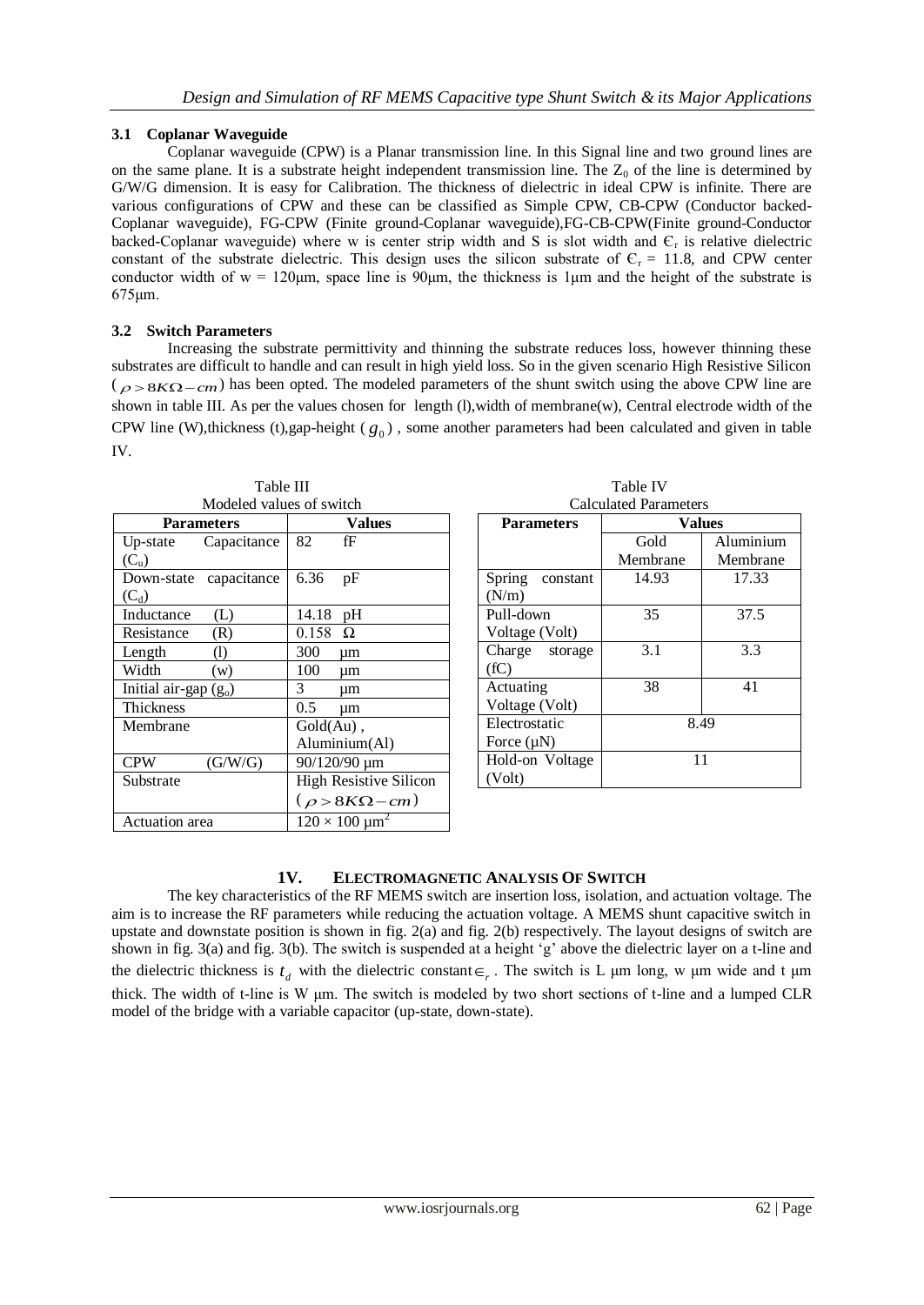

**(b)**

Fig. 2 Schematic model of Shunt capacitive switch in (a) Upstate position (b) Downstate position



Fig. 3 Layout structure of Shunt capacitive switch in (a) Upstate position (b) Downstate position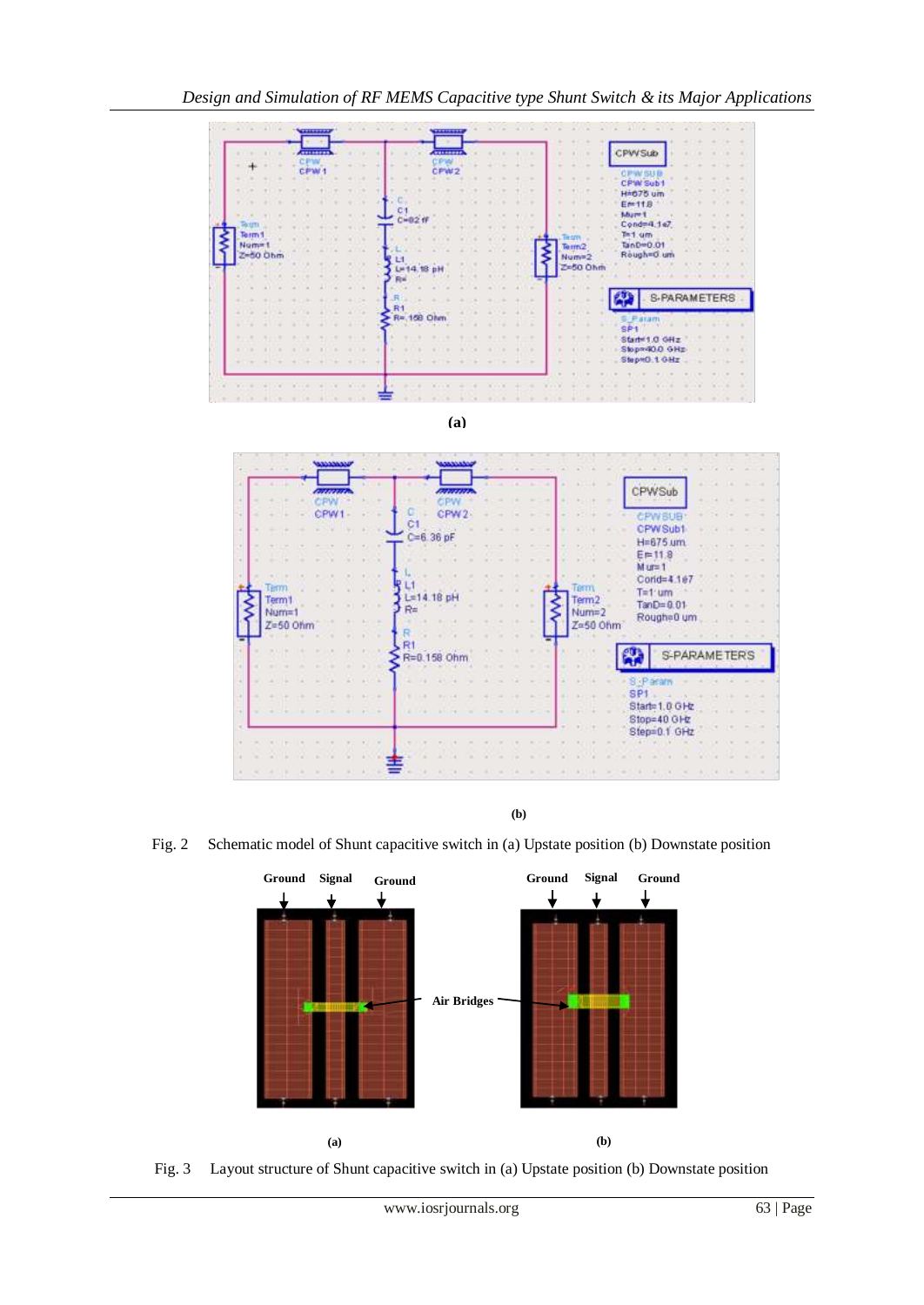#### **4.1 2.5- D and 3-D Simulation of RF Switch**

**Upstate Simulation:** The switch structure is simulated in the upstate position by the ADS and HFSS simulators. There is CPW which contains transmission line, a substrate, and grounds. There are two anchors situated on top of the CPW and connects the membrane to the Ground [9]. The area of the membrane is  $120 \times 100$ μm<sup>2</sup>. The S parameters are taken from the range of 0-40 GHz using the ADS. As can be seen from fig. 4(a), the Return loss  $(S_{11})$  is better than 10 dB in the frequency range of DC - 35 GHz, Insertion loss  $(S_{12})$  is less than 0.3 dB. In HFSS simulator, the Return loss  $(S_{11})$  is better than 10 dB in the frequency range of DC - 30 GHz, Insertion loss ( $S_{12}$ ) is less than 0.3 dB as shown in fig. 6.

**Downstate simulation:** The switch in its downstate position does not have anchors because the membrane should be situated on top of the dielectric layer [9]. The S-parameters are taken from the range of 0-16 GHz using the ADS. As can be seen from fig. 4(b), Isolation  $(S_{21})$  is better than 20 dB in frequency band of 5-40 GHz.







Fig. 5 RF switch structure in HFSS Simulator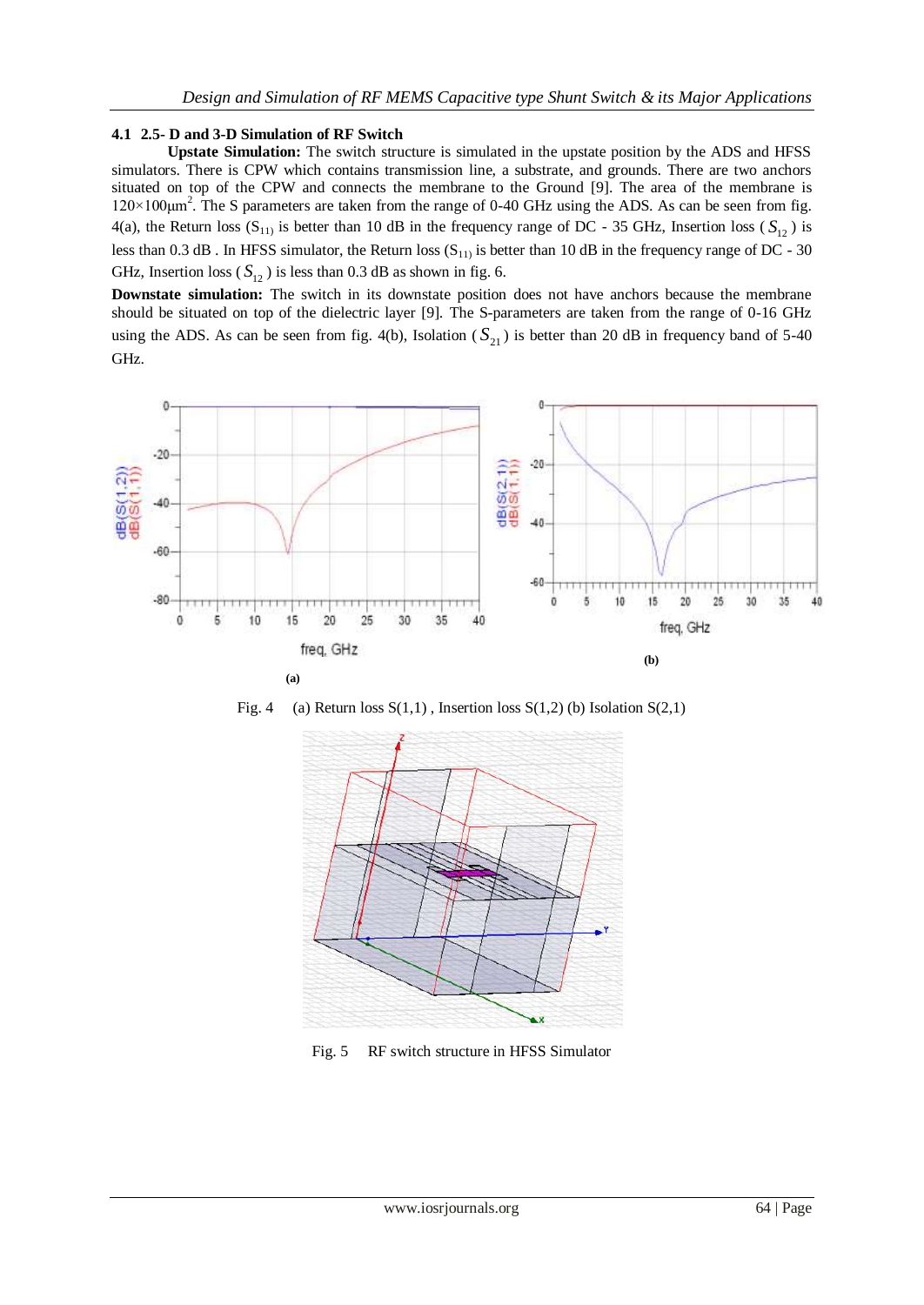

Fig. 6 Measured Return loss  $S(1,1)$  and Insertion loss  $S(1,2)$  of Shunt capacitive switch

## **V. APPLICATIONS OF RF MEMS SWITCH**

To have faster, cheaper, highly tunable Communication system which is having wider bandwidth for increased data rates as per the requirement for which MEMS devices have originated new field of applications. Reconfigurable antennas, filters and tuners, high-Q passives and resonators, low loss planar THz waveguide components and low loss phase shifters having low loss and high isolation are a few applications of RF MEMS switches. Out of many applications major applications are designed and simulated.

## **5.1 SPDT MEMS Switch**

The single-pole double-throw (SPDT) switches have been broadly employed in the microwave and millimeter wave communication systems [15], such as the signal routing in transmit and receive applications, the switched-line phase shifters, phased array antennas and the wide-band tuning networks. Many SPDT switches were implemented using MEMS technology for replacing the conventional solid state semiconductor switches. In this paper, a MEMS SPDT switch has been employed to work in K-band applications (10-30 G Hz).

## **5.2 Design and EM Simulation of MEMS SPDT Switch**

The layout structure of capacitive SPDT switch in state 1 and state 2 shown in fig. 7(a) and fig. 7(b) respectively. When the switch pair  $S_1$  is open and the  $S_2$  is closed, the RF power flows from the input to the RF out 1 and vice versa. When the SPDT switch is in state 1 then insertion loss is at  $S_{21}$  terminal and Isolation is at  $S_{31}$  terminal and the same way when this SPDT switch is in state 2 Insertion loss is at  $S_{31}$  terminal and Isolation is at  $S_{21}$  terminal. The SPDT switch consists of two pairs of capacitive MEMS shunt switches and a power splitter. The pairs of MEMS switches are used to enhance the isolation between the two output ports, and they are at a quarter-wavelength distance from the T-junction. The quarter-wavelength transmission lines between the T-junction and the switch pairs are capacitively loaded with two air bridges in order to make the SPDT switch more compact in size. RF performance of the SPDT switch has been analyzed using 2.5D planar



Fig. 7 Layout structure of the capacitive MEMS SPDT switch (a) State-1 (b) State-2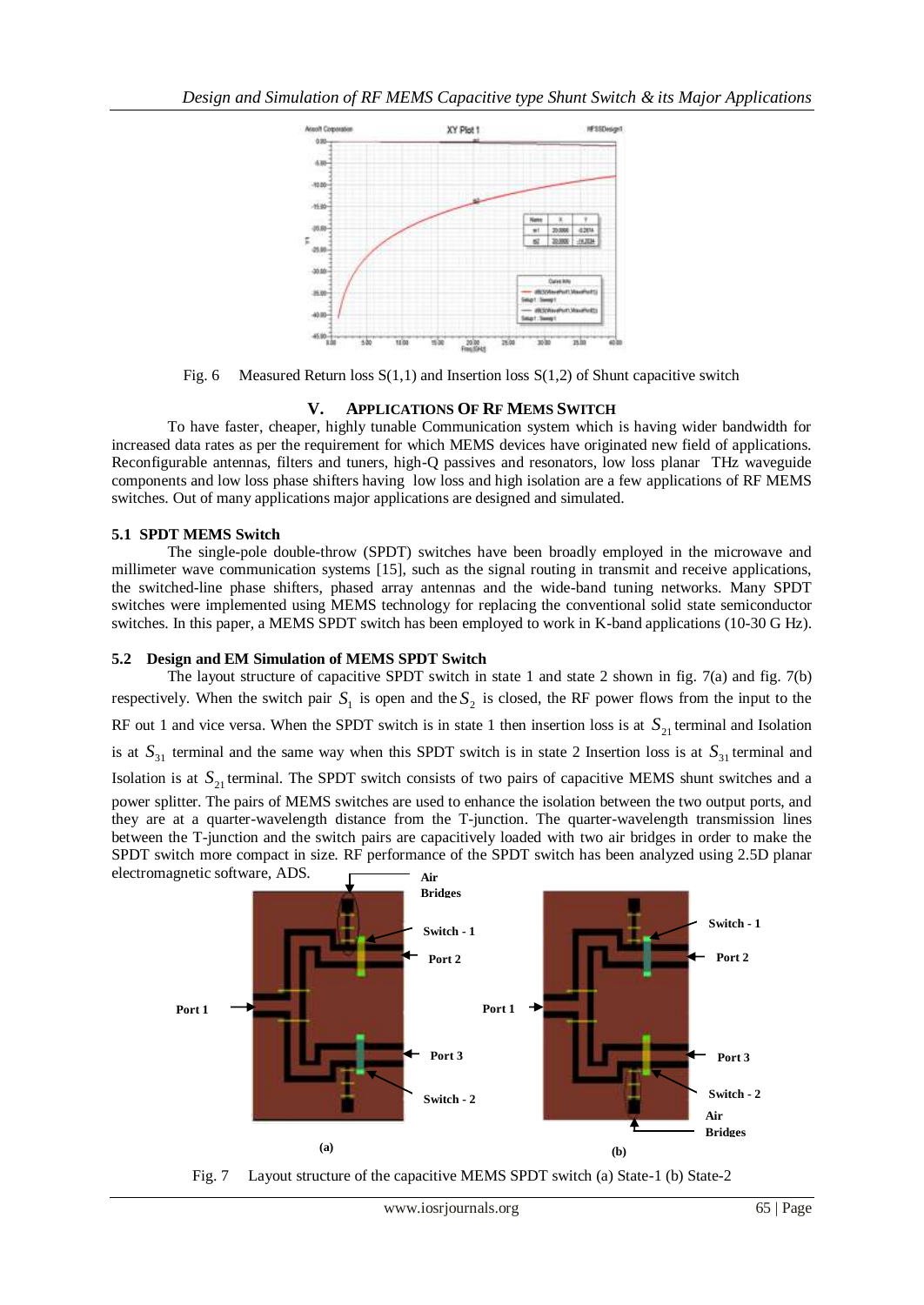As shown in Fig. 8(a)-8(c), in state 1, the simulated return loss is better than 10 dB in the frequency range of 10-25 GHz, Insertion loss is less than 0.3 dB, Isolation is between two ports i.e.  $(S_{32})$  is better than 18 dB entirely upto  $K$  – band and the simulated Insertion loss is also less than 0.3 dB in state 2 as shown in fig. 8 (d)



Fig. 8 Result of SPDT switch in State -1 (a)Return loss S(1,1) (b) Insertion loss S(1,2) (c) Isolation S(3,2) (d) SPDT switch in State  $-2$ 

#### **5.3 Reconfigurable Patch Antenna**

The new generation of antennas is Reconfigurable antenna that will not be limited to a certain function or resonance but will change their functionality depending on the requirements of implementation. As compared to broadband antennas, reconfigurable antennas offer many advantages, such as compact size, radiation patterns for all designed frequency bands are somewhat similar, and frequency selectivity which helps in reducing adverse effects like jamming and co-site interference.

#### **5.4 Design and EM Simulation of Reconfigurable Patch Antenna**

A new field of modern world microwave is the reconfigurability of the already used devices in the system chain. It is gaining maximum potentiality because of its versatile utility according to desired environments [16].A Ka-band reconfigurable microstrip Patch antenna has been designed and simulated using EM Simulators as shown in fig.9, based on a structure with RF MEMS switches mounted at different slots. The states of the switches change the functionality of the antenna cutting or allowing certain frequencies of operation. The main feature of this approach is (1) for providing polarization diversity, the capability of a square patch to dynamically reconfigure the polarization from circular to linear, thus and (2) the MEMS switches with the dimensions of length=400 $\mu$ m ,width=100 $\mu$ m, thickness=1 $\mu$ m is mounted within the patch and does not require supplementary space. The MEMS switches consists of a moveable metal overpass suspended over a T shaped Metal stub. The overpass is supported at both ends by metalized vias which are electrically connected to the patch antenna. The metal overpass is actuated by an electrostatic force of attraction set up by a voltage applied between the overpass and the T- shaped metal stub. A dielectric layer having high resistive silicon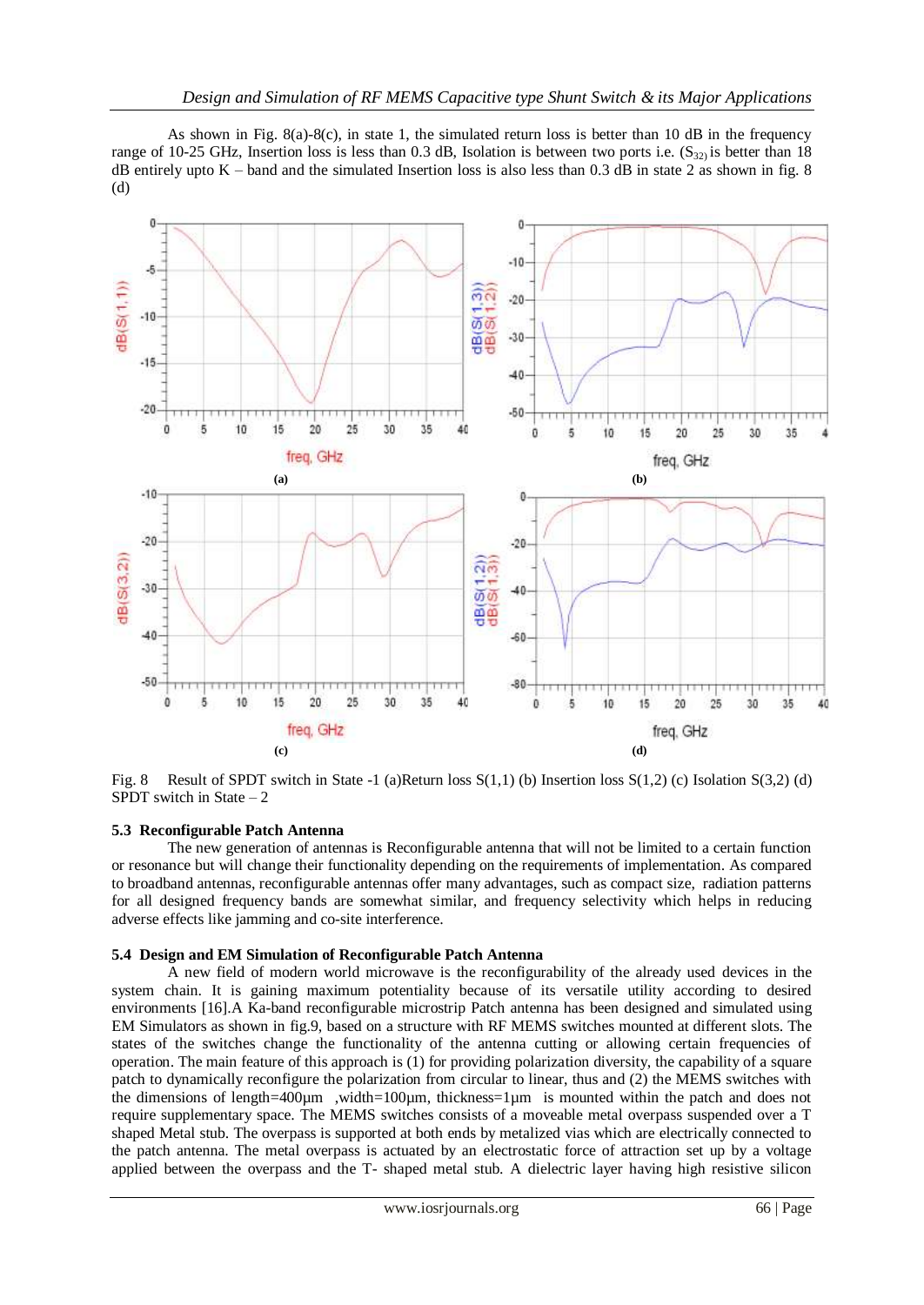substrate of 0.675 mm deposited over the metal stub prevents stiction when the surfaces come in contact. The metal strip of length 570 um and width 50 um attached to the metal stub behaves as a parallel plate Capacitor shown in fig. 9 .The switch is in the ON state when the overpass is pulled down by the electrostatic force due to the bias, and the capacitance of the metal strip appears in shunt with the input impedance of the patch antenna. This capacitance tunes the patch to a lower operating frequency. When both the switches are in the OFF state (upstate), the patch resonates at its nominal operating frequency  $(f_0)$  of about 29.0 GHz. When both switches are in the ON state (downstate), the  $f_{ON}$  is 28.5 GHz. The reconfigurable patch antenna structure is shown in fig.10 and measured return loss demonstrating frequency reconfigurability is about -13.3 dB in HFSS simulator .



Fig. 9 Layout structure of Frequency Reconfigurable Patch antenna element with two independent Switches



Fig. 10 A Ka-Band Reconfigurable Patch



antenna structure in HFSS simulator Fig. 11 Measured return loss demonstrating frequency antenna structure in HFSS simulator reconfigurability with MEMS switches

## **VI. CONCLUSION**

This article presents the design and simulation of RF MEMS capacitive type shunt switch and K- Band SPDT switch and Ka-Band Reconfigurable patch antenna as major applications to validate our design concepts. The electromagnetic simulation results indicated that return loss is better than 10 dB at lower frequency and Insertion loss is less than 0.3 dB and Isolation is better than 20 dB which is good enough for the reconfigurable devices. These results indicate that the proposed SPDT switch is of small size and offers low loss by using the capacitive-contact RF MEMS switch. A novel frequency reconfigurable patch antenna with integrated MEMS switches was also simulated. This patch has a reconfigurability bandwidth of 500 MHz (28.5 GHz to 29 GHz).